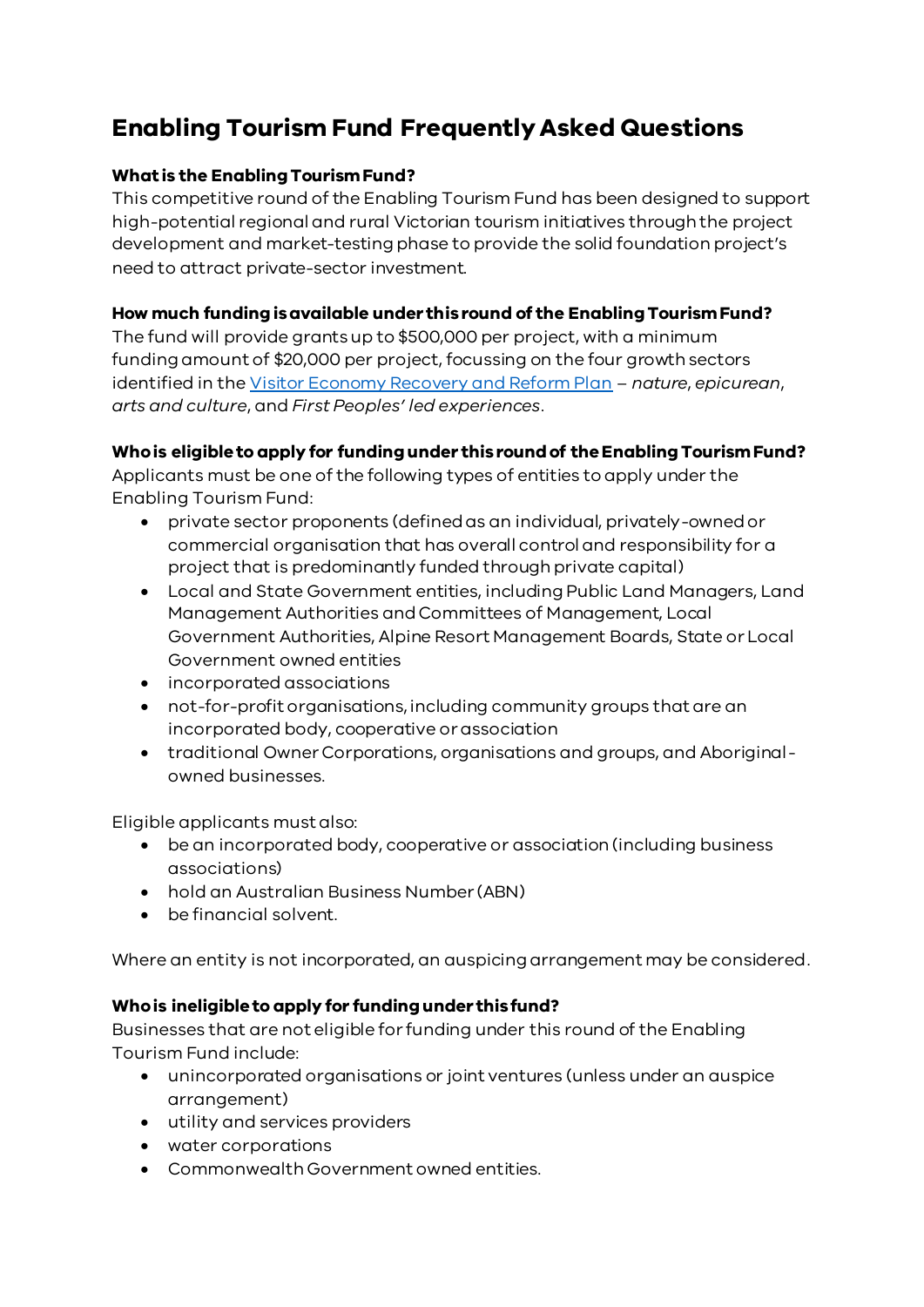# **What activities are eligible under this round of the Enabling Tourism Fund?**

The following activities are eligible for funding under this round of theEnabling Tourism Fund:

- business case development
- feasibility studies and master planning
- detailed design
- funding strategy development
- pilot projects and market testing\*
- site investigations (for example, geotechnical, heritage, approvals)
- quantity surveying/cost consulting
- operational viability studies
- information to promote investment partnering opportunities (go to market approaches)
- other activities required to progress tourism-related infrastructure projects to investment-ready status.

*\* For pilot projects to be considered, proponents must demonstrate that the pilot is a key step in testing the viability of a larger scale project with significant tourism outcomes.*

## **What activities are ineligible under this round of the Enabling Tourism Fund?**

Activities that are ineligible for funding under this round of the Enabling Tourism Fund include:

- capital and infrastructure expenses
- investigative work that is not demonstrably part of a broader project
- marketing, advertising, or product promotion including signage
- retrospective funding, where activities have been completed or have started prior to receiving funding approval.

#### **What projects are eligible under this round of the Enabling Tourism Fund?**

To be eligible for funding under this round of the Enabling Tourism Fund, a project must demonstrate strategic investment or support visitation outcomes in one or more of the following Visitor Economy Recovery and Reform Plan priority experience pillars: *nature*, *epicurean*, *arts and culture*; and *First Peoples' led experiences*, and meet the objectives of the fund, which are:

- build a strong pipeline of demand-driving public and private tourism infrastructure projects and progress them towards investment-ready status
- develop strategic tourism infrastructure projects that will increase visitation, improve quality of customer experience, and increase visitor yield and length of stay
- develop projects that broaden Victoria's tourism offering, and support and encourage year-round visitation and dispersal across regional Victoria
- leverage and facilitate private sector investment, including through strengthening public tourism infrastructure.

#### **What projects are ineligible under this round of the Enabling Tourism Fund?**

Projects that are ineligible for funding under this fund include: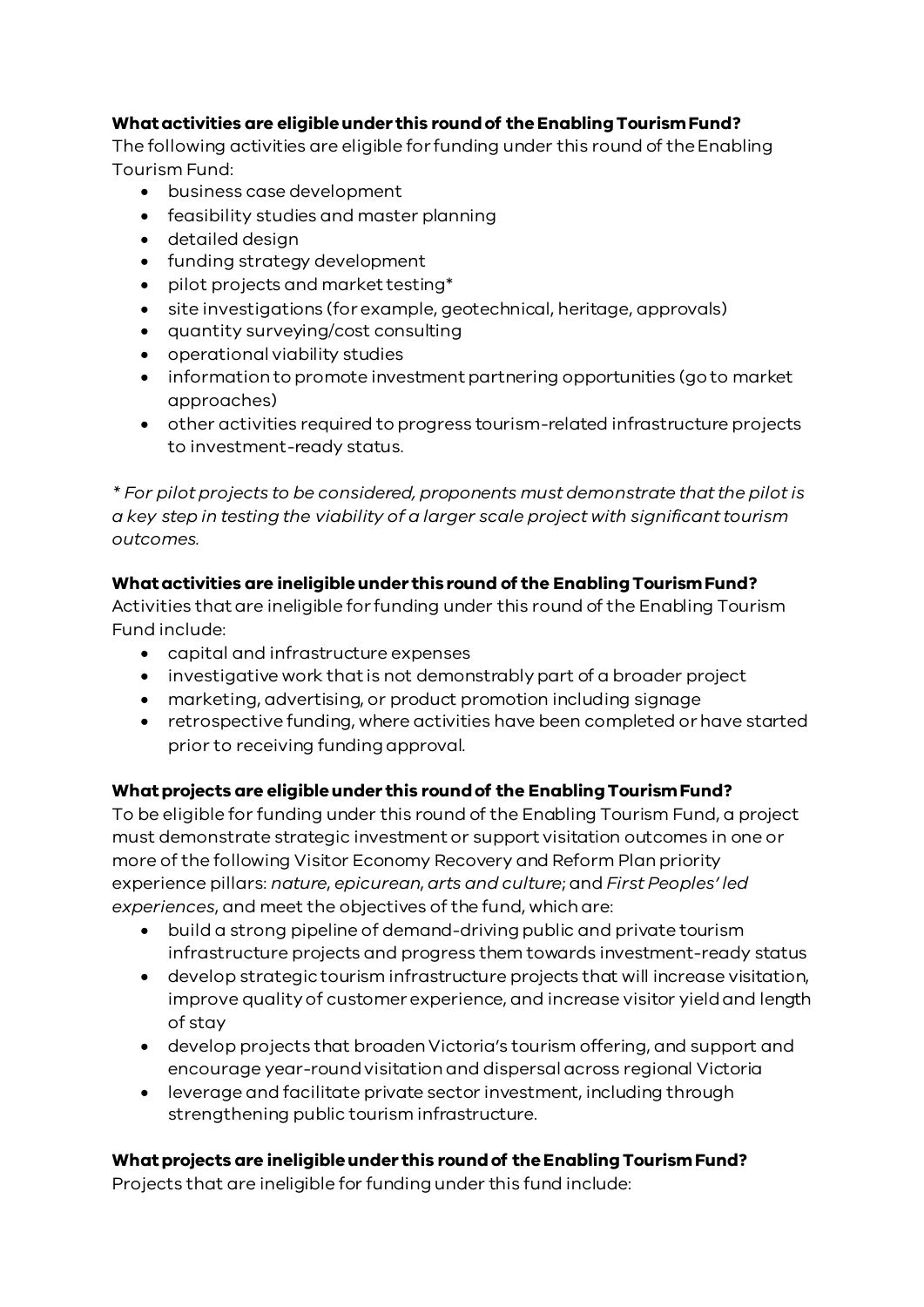- projects that require ongoing funding from the Victorian Government for operation or maintenance
- retrospective funding, where projects have been completed or have started prior to receiving funding approval
- projects that are only purchasing plant and equipment
- projects that are considered core business for local government (for example but not limited to: construction of carparks and toilets unless they are a component part supporting a broader tourism project, construction and maintenance of Visitor Information Centres and enabling infrastructure not directly linked to unlocking private investment).

#### **What are the key dates for this fund?**

The indicative key assessment dates for this round of the Enabling Tourism Fund are:

- **Applicationsopen:** 25 January 2022
- **Applications close:** 4 March 2022
- **Assessment and approvals process:** March to April
- **Successful activities announced:** Mid to late April
- **Grant Agreements finalised:** by 30 June 2022
- **Activity commencement:** by 30 September 2022
- **Final activity completion:** by 30 June 2023
- **Acquittal report due:** by 30 September 2023

#### **What are the eligible activity and project locations under this fund?**

Activities and projects delivered within the following locations can apply for funding through this round of the Enabling Tourism Fund, if they meet the eligibility criteria.

- Alpine
- Ararat
- Ballarat
- Bass Coast
- Baw Baw
- Benalla
- Buloke
- Campaspe
- Central Goldfields
- Colac Otway
- Corangamite
- East Gippsland
- Falls Creek
- Gannawarra
- Glenelg
- Golden Plains
- Greater Bendigo
- Greater Geelong
- Greater Shepparton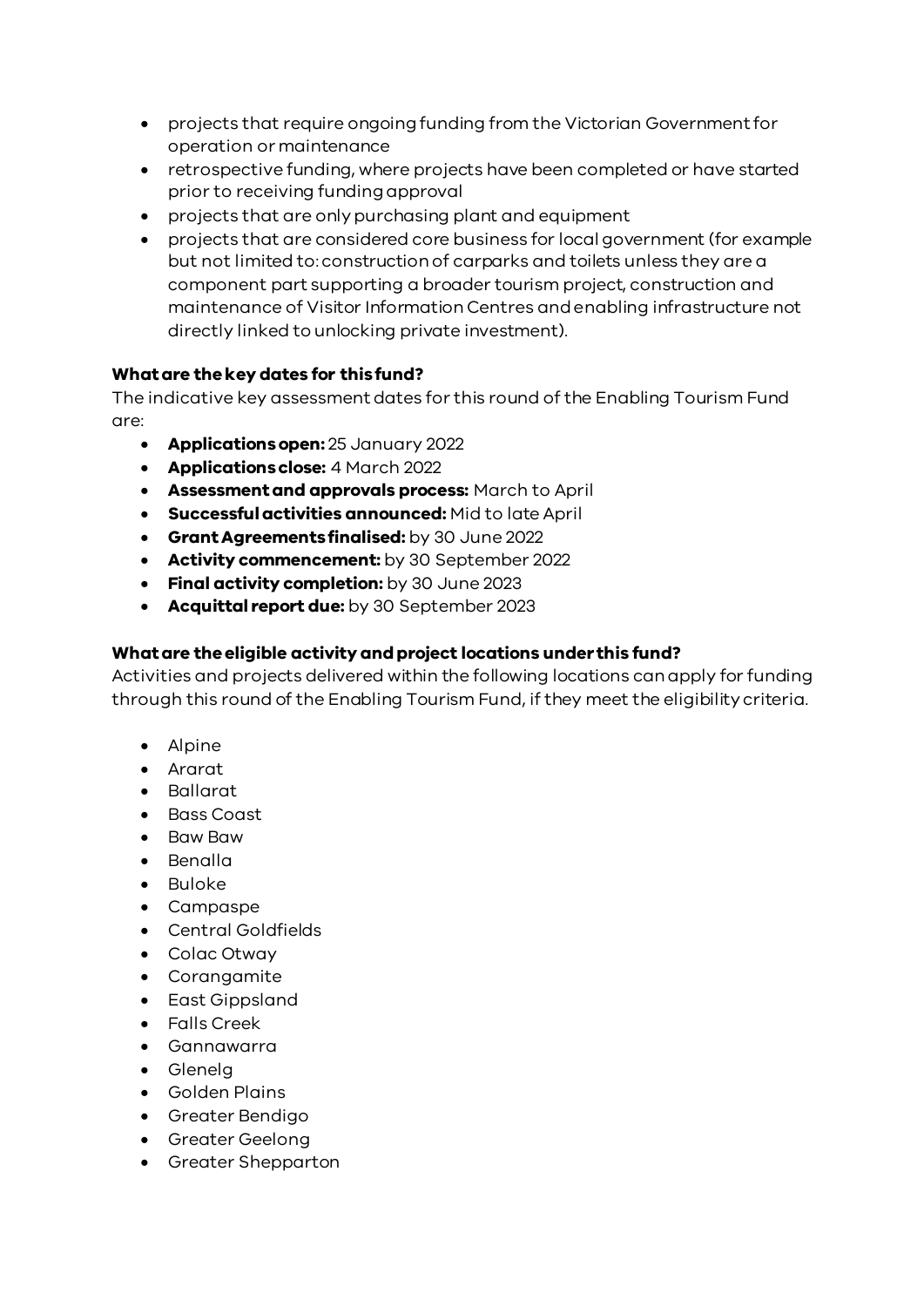- Hepburn
- Horsham
- Hindmarsh
- Indigo
- Latrobe
- Loddon
- Macedon Ranges
- Mansfield
- Mildura
- Mitchell
- Moira
- Moorabool
- Mornington Peninsula
- Mount Alexander
- Mount Buller & Mount Stirling
- Mount Hotham
- Moyne
- Murrindindi
- Nillumbik
- Northern Grampians
- Pyrenees
- Queenscliffe
- Southern Alpine (Lake Mountain & Mount Baw Baw)
- Southern Grampians
- South Gippsland
- Strathbogie
- Surf Coast
- Swan Hill
- Towong
- Wangaratta
- Warrnambool
- Wellington
- West Wimmera
- Wodonga
- Yarriambiack
- Yarra Ranges

# **What documents are required when submitting an application for this fund?**

The following mandatory documentation is required when submitting an application for funding under this round of the Enabling Tourism Fund:

- project management plan (which must include scope of works, objectives, outcomes and deliverables, risk management plan, and itemised project budget) *[\(template is provided on the fund page](https://www.rdv.vic.gov.au/__data/assets/word_doc/0015/2043105/Enabling-Tourism-Fund-Project-Plan-Template.docx))*
- evidence of the organisation's ability to finance the co-contribution
- for grants over \$50,000, evidence of financial stability\*, as a minimum: